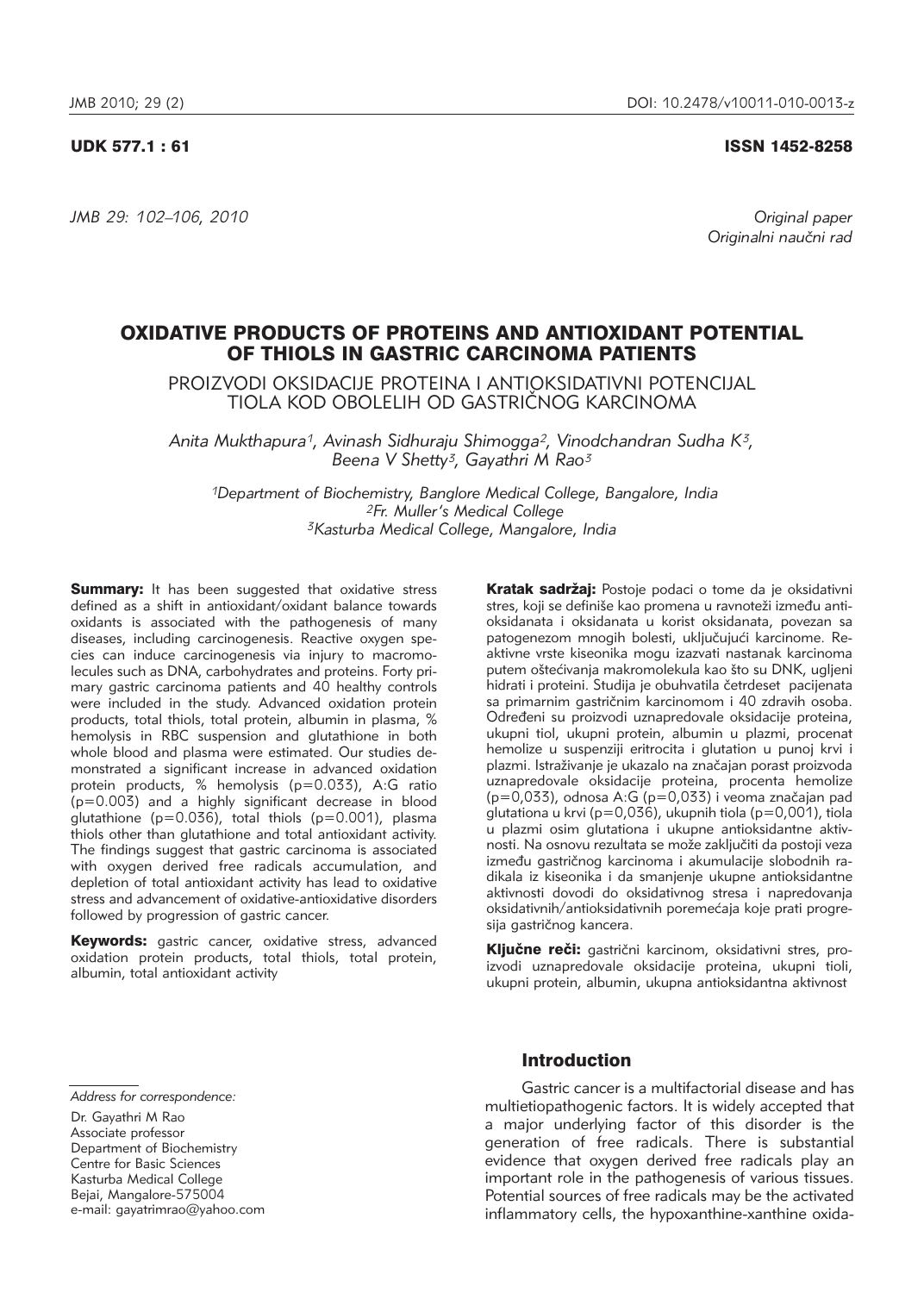se system, disrupted electron transport system, metabolism of arachidonate via lipoxygenase pathway or vascular endothelial cells. The lipoxygenase pathway and the activated inflammatory cells could be involved in the pathogenesis of mucosal damage. Inflammation could be activated by *Helicobacter pylori*. In *H. pylori* infected gastric mucosa and duodenal gastric metaplasia, active inflammation with infiltration of neutrophils in the acute stage of the infection and of macrophages/monocytes, lymphocytes and plasma cells in the chronic stage is observed in the lamina propria of the stomach. These may act as a source of a large quantity of oxygen derived free radicals that could cause cell damage and ultimately lead to mucosal injury (1).

Since free radicals cause damage to lipids, proteins and DNA, their oxidative products level in the plasma or serum may be increased in diseased conditions. The generation of superoxide anion as a mechanism of damage is well established in different models of acute and chronic injury, which in turn might lead to gastric mucosal damage. The chronic inflammation again leads to proliferation of the epithelial cells of the stomach. Much of the chemistry of the products of protein oxidation has detected that formation of carbonyls and the »peptide alpha-amidation« scheme for oxidative breakage of polypeptide back bones, seems to be a common component of chain fragmentation reactions (2).

Several studies suggest that the pathogenesis of disease is increased due to the oxidation or nitration of plasma proteins. Hence we made an attempt to study the oxidant-antioxidant relationship by estimating the levels of protein oxidation products and a few antioxidant parameters in gastric cancer subjects.

#### Subjects and Methods

Blood samples were collected from 40 subjects, both male and female diagnosed with gastric carcinoma on clinical basis, who have not undergone surgery, chemotherapy or radiotherapy and age and sex matched 40 healthy individuals devoid of disease conditions like hypertension, diabetes mellitus, epilepsy and psychiatric disorders.

Five mL of venous blood was collected in heparinised tubes, from which 0.2 mL of whole blood was used for the estimation of reduced glutathione by the method of Ernest Beutler (3). The remaining volume of blood was centrifuged at 3000 rpm and the plasma was separated into sterile containers and refrigerated until use. Plasma advanced oxidation protein products (AOPP) was quantitated by a modified Witko's method (4), where an aliquot of suitably diluted plasma was made to react with 1.16 mol/L KI followed by the addition of acetic acid. Optical density was read at 340 nm against a blank containing KI and acetic acid. Total thiols of the plasma were measured by the reaction of sulfhydryl groups with dithionitro benzoic acid, by Ellman's procedure (5). The method adopted to measure total antioxidants of plasma was developed by Koracevic (6) based on the measurement of thiobarbituric acid reactive substances and reduced glutathione by the method of Ernest Beutler (3).

Statistical analysis was done by Mann Whitney U test.

The work has been approved by the Human Ethics Committee of the institution, consent was obtained from each patient/subject after full explanation of the purpose.

#### Result

In the gastric cancer subjects, whole blood GSH was decreased very significantly and plasma GSH levels remained in the normal range as indicated in *Table I*. Total thiol in plasma, another antioxidant group of plasma, was highly significantly decreased in the study group. The decrease in the plasma thiols (total thiols – plasma GSH) was highly significant ( $p = 0.008$ ) compared to the normal group, as represented in *Table I*. The total antioxidant activity also showed a significant decrease in the study group compared to the control group. Statistical analysis showed a significant decrease in total protein along with albumin levels, however the

**Table I** Comparison of antioxidants (Mean  $\pm$  SD).

|                                                   | Control<br>$(n=40)$ | Gastric cancer<br>$(n=40)$ | p<br>value |
|---------------------------------------------------|---------------------|----------------------------|------------|
| <b>Blood GSH</b><br>(mmol/L)                      | $1.35 \pm 0.38$     | $1.00 \pm 0.39$            | 0.003      |
| Plasma GSH<br>(mmol/L)                            | $0.21 \pm 0.16$     | $0.19 \pm 0.20$            | 10.789     |
| Total thiols<br>(mmol/L)                          | $0.45 \pm 0.05$     | $0.24 \pm 0.09$            | 10.001     |
| Plasma thiols<br>(mmol/L)<br>(Total thiols – GSH) | $0.28 \pm 0.12$     | $0.15 \pm 0.11$            | 0.008      |
| TAO (mmol/L)                                      | $1.00 \pm 0.24$     | $0.84 \pm 0.23$ 0.014      |            |
| Total protein $(q/L)$                             | $8.19 \pm 1.43$     | $6.91 \pm 2.31$            | 10.014     |
| Albumin $(q/L)$                                   | 4.84 $\pm$ 1.07     | $3.37 \pm 1.29$            | 10.001     |
| Globulin $(q/L)$                                  | $3.35 \pm 1.39$     | $3.53 \pm 1.59$            | 10.946     |
| A:G                                               | $1.77 \pm 1.01$     | $1.06 \pm 0.47$ 10.003     |            |

**Table II** Markers of oxidative damage (Mean  $\pm$  SD)

|                                                         | Control<br>$(n=40)$ | Gastric cancer   p value<br>$(n=40)$ |       |
|---------------------------------------------------------|---------------------|--------------------------------------|-------|
| AOPP (mmol/L) $ 0.074 \pm 0.022 0.097 \pm 0.041 $ 0.033 |                     |                                      |       |
| % Hemolysis                                             | $0.31 \pm 0.19$     | $1.36 \pm 0.54$                      | 0.001 |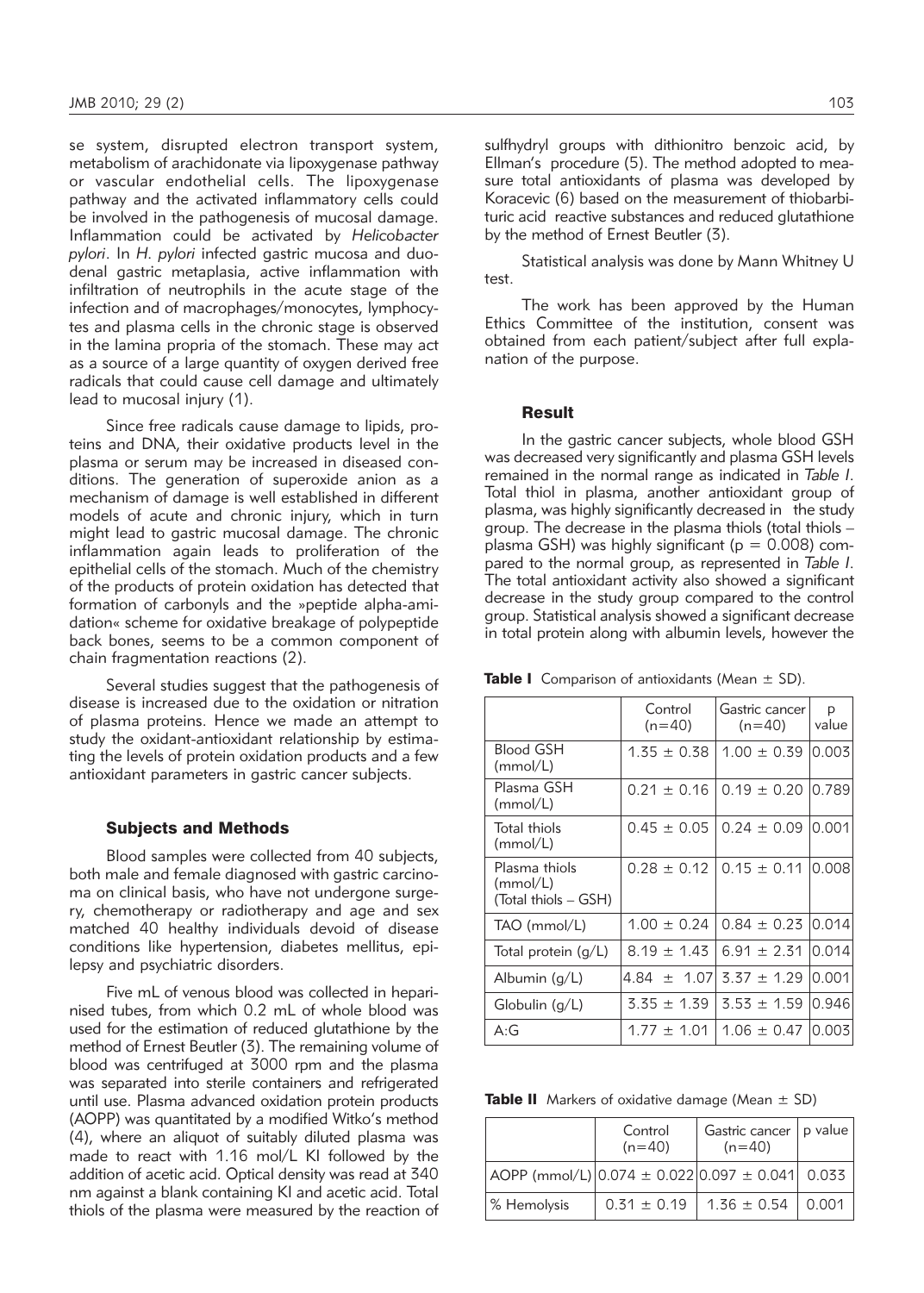mean value remained in the normal range. A significant increase in AOPP (p=0.033) was observed in the study group when compared with controls. The % hemolysis showed a highly significant increase in gastric cancer ( $p=0.001$ ) subjects compared to normal group (see *Table II*).

# **Discussion**

Several recent studies done by Ebubekir et al. (7) and Batcioglu et al. (8), point out the role of oxidative stress in gastric cancer. It is known that free radicals cause protein damage and degradation (2). Until recently radical-induced damage to proteins was considered to be mainly a chain terminating process and it was thought that the products of damage produced on the protein were relatively inert. It has been demonstrated that two types of protein bound reducing moieties (3, 4) such as dihydrophenylalanine and protein peroxide are capable of initiating further chemical reactions. The protein bound reducing moieties have been shown to be able to reduce transition metals resulting in redox cycling of these species. The protein peroxides have been demonstrated to consume important cellular reductants such as ascorbate and GSH.

Advanced oxidation protein products (AOPP) were proposed as one of the possible markers of oxidative injury, which originates under oxidative and carbonyl stress and increases the inflammatory activity. Recent studies done on acute coronary syndrome suggest that AOPP is not only a mediator of oxidative stress, but also acts as an inflammatory mediator (9).

The free radicals cause oxidation or nitration of plasma proteins such as ceruloplasmin, transferrin, fibrinogen and albumin which explains the biochemical basis of pathogenesis (10). The myeloperoxidase (MPO) catalysed reactions could contribute to AOPP generation in plasma (11, 12). The importance of neutrophil activation, as the main source of oxidative stress through protein oxidation (AOPP) was also found to be responsible for the pathogenesis of the disease (12) and may be one of the underlying causes for the observed increase in the levels of plasma AOPP in the present study. Percentage hemolysis showed a highly significant increase in the patients compared to the controls, indicative of membrane damage secondary to membrane lipid peroxidation and serves as a marker of lipid peroxidation. Lipid peroxidation induces an efflux of oxidized glutathione, decreasing the erythrocyte reduced glutathione and in turn the lifespan of RBC (13).

Thiols such as glutathione interfere with the complex carcinogenic process. Under stress conditions, they scavenge harmful molecules. Glutathione conjugation of electrophilic carcinogens may prevent tumor initiation and reduced thiols defend against oxidative stress. The studies on erythrocyte GSH conducted in various conditions showed a

significant decrease (1, 14) compared to the controls. Depletion in the levels of GSH either in plasma or gastrointestinal mucosa may result in the accumulation of free radicals that can initiate membrane damage due to oxidation, which may be a causative factor for ulcer, chronic gastritis and in turn gastric cancer (15). The sulfhydryl group of GSH can be used to reduce peroxides formed during oxygen transport. Many conditions alter the GSH level via changes in GCS activity (gamma - glutamyl cysteine synthetase, rate-limiting enzyme of GSH synthesis) GCS gene expression. Both transcriptional and posttranscrip tional mechanisms modulate the activity of this critical cellular enzyme (17). This may be the cause for the observed decrease in the erythrocyte GSH levels.

Thiols are extraordinarily efficient antioxidants and the redox states of thiols play a critical role in the reactions such as catalysis, regulation, electron transport and those preserving the correct structure of proteins. The levels and mutual relations between different redox forms of thiols in plasma are decisive for the plasma redox capacity which determines its proper function. The present study also shows a significant decrease in total thiols as compared to studies done on colon cancer (18), liver and renal diseases (19). This may be due to the autooxidation or formation of mixed disulphides (20).

The present study is in agreement with the studies done on gastric cancer antioxidant status by Batciogluk et al (8), Arivazhagan et al. (10), Dincer (21, 22) and also studies done on inflammatory bowel disease (23), colorectal cancer (24, 25) and bladder cancer (26). Thus, the results of the present study are in accord with those of previous studies. Therefore it can be understood that antioxidants are often described as »mopping up« free radicals, meaning they neutralize the electrical charge, preventing free radical from taking electrons from other molecules.

Evidence is provided for the generation of a wide variety of protein derived reactive radical species, which may play an important role in the initiation and propagation of radical chain reactions in vivo and the occurrence of a novel chain fragmentation process of glutamate derived radicals, which are suggested to be of importance in modifying protein structure and recognition (27).

Total protein (TP) and albumin (TA) showed a significant decrease compared to the controls. The main role in the evolution of hypoproteinemia was played by albumin. Albumin, which is considered a »sacrificial« antioxidant, via its thiol groups, provides quantitatively almost tenfold greater antioxidant protection against hypochlorous acid in human plasma (28) and is responsible for capturing free radicals (29). The population with carcinoma of GIT showed an incidence of hypoproteiemia suggesting malnutrition,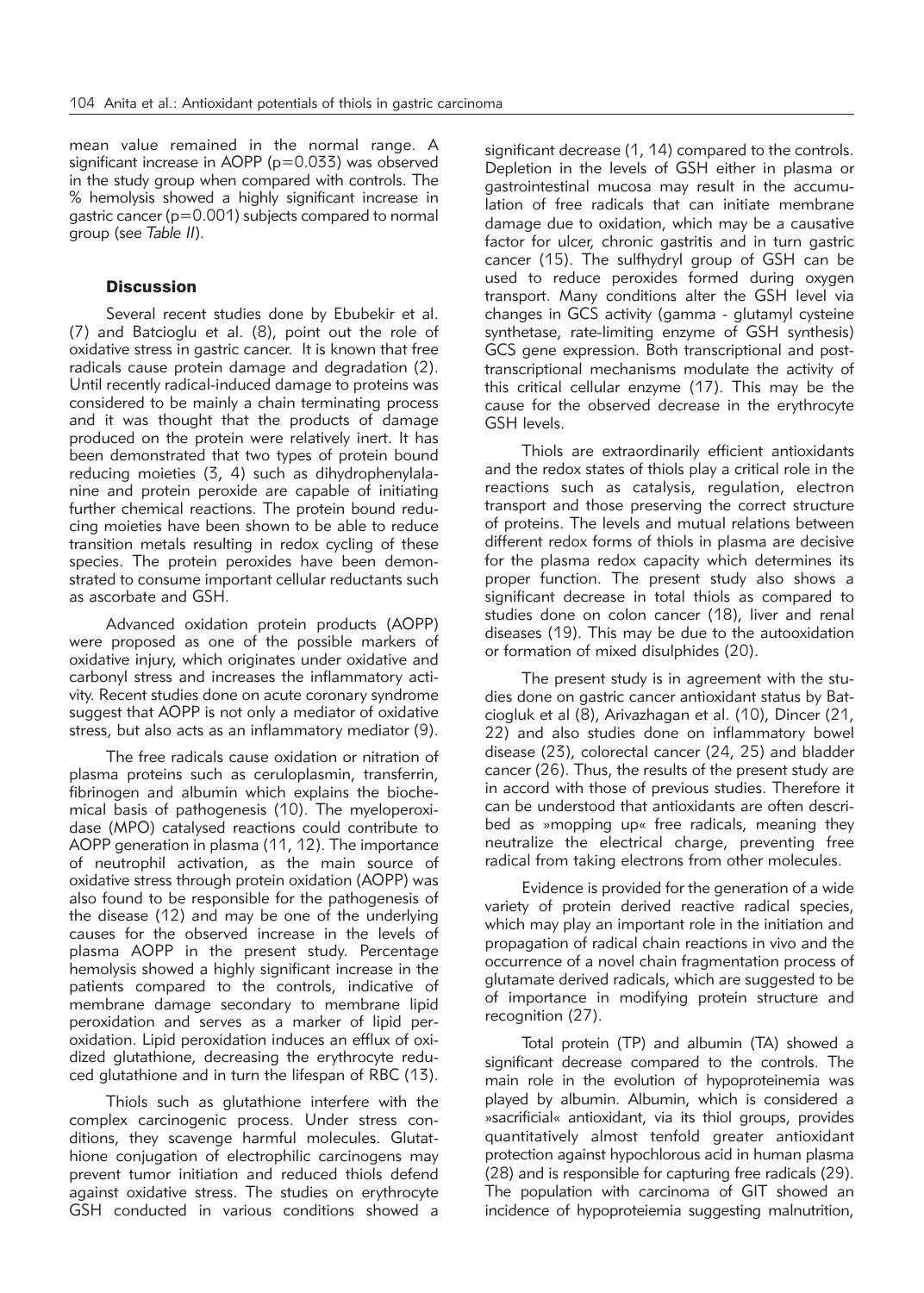hemorrhage and the GIT protein losing phenomenon. The hypoproteinemia in cancer may be an expression of cachexia, representing homeostatic derangement in which the utilization and destruction of albumin by the tumor cannot be compensated by the organism, especially by the liver. A significant positive correlation is also seen between total thiols and albumin which are effective antioxidants in the plasma. The observed negative correlation between total thiols and % hemolysis, and blood glutathione and AOPP indicates the antioxidant activity of thiols. This shows an imbalance between antioxidants and oxidative markers with a shift towards oxidative markers.

From the above data we can come to the conclusion that increased free radical production causes oxidative stress, which shifts the oxidant/antioxidant balance towards oxidants leading to pathogenesis of the disease. Direct damage to DNA is probably one of

#### **References**

- 1. Süleyman D, Mustafa Y, Mehmet K, Nalan A, Diler A. Role of free radicals in peptic ulcer and gastritis. The Turkish Journal of Gastroenterology 2003; 4 (1): 39–43.
- 2. Roger T, Shanlin FU, Roland S, Michael JD. Biochemistry and pathology of radical-mediated protein oxidation. Biochem Journal 1997; 324: 1–18.
- 3. Beutler E, Duron O, Mikus KB. Improved method for the determination of blood glutathione. J Lab Clin Med 1963; 61: 883–7.
- 4. Witko SV, Nguyen AT, Descamps LB. Microtitre plate assay for phagocyte derived taurine chioramines. J Clin Lab Anal 1992; 6: 47–53.
- 5. Ellman GL. Measurement of total thiols in plasma. Arch Biochem Biophys 1959; 82 (70).
- 6. Koraćević D, Koraćević G, Đorđević V, Andrejević S, Cosić V. Method for the measurement of antioxidant activity in human fluids. J Cli Pathology 2001; 54: 356–61.
- 7. Ebubekir B, Seyithan T, Fevzi P, Sabahattin D, Zuhal U, Nuri B, Metehan G. Nitric Oxide Levels and Lipid Peroxidation in Plasma of Patients with Gastric Cancer. Japanese Journal of Clinical Oncology 2002; 32: 162–6.
- 8. Batcioglu K, Mehmet N, Ozturk IC. Lipid peroxidation and antioxidant status in stomach cancer. Cancer Invest 2006; 24: 18–21.
- 9. Škvařilová MA, Bulava D, Stejskal S, Adamovská JB. Increased level of advanced oxidation products (AOPP) as a marker of oxidative stress in patients with acute coronary syndrome. Biomed Papers 2005; 149: 83–7.
- 10. Arivazhagan S, Kavitha K, Nagini S. Erythrocyte lipid peroxidation and antioxidant status in gastric cancer patients. Cell Biochem Function 1997; 15: 8–15.

the key events but alone is insufficient to produce cancer, suggesting the ability of reactive species to suppress apoptosis and to promote proliferation, invasiveness and metastasis. Thus, cancer preventive strategies involve enhancement of the antioxidant or conjugating capacity by increasing the levels of thiols, particularly glutathione through precursor application or synthesis stimulation and by inducing the corresponding enzymes. The antioxidant potential of thiols is, however, a part of a more general capacity to regulate redox status even in the absence of unequivocal stress conditions. Redox status controls the activities of various cellular signalling proteins through oxidation or reduction of particular sensor structures that are also mostly thiols. The development of feasible chemotherapeutic strategies on the basis of this complex system of redox-sensitive messenger proteins can be a goal in future research.

- 11. Yazici C, Kose K, Calis M, Demler M. Increased advanced oxidation protein products in Behcets disease: a new activity marker. Br J Dermatol 2004; 151: 105–11.
- 12. Capeillere BC, Gausson V, Descamps LB, Witko SV. Biochemical and spectrophotometric significance of advanced oxidized protein products. Biochim Biophys Acta 2004; 28: 91–102
- 13. Sharmila U, Subramanya U, S. Krishna Mohan S, Vanajakshamma K, Mamatha K, Seema Mathias. Oxidant-Antioxidant status in colorectal cancer patients before and after treatment. Indian Journal of Clinical Biochemistry 2004; 19 (2): 80–83.
- 14. Wu G, Fang YZ, Yang S, Lupton JR, Turner ND. Glutat hione Metabolism and Its Implications for Health. Journal of Nutrition 2004; 134: 489–92.
- 15. Skrzydlewska E, Sulkowski S, Koda M, Zalewski B, K-Koda L, Mariola S. Lipid peroxidation and antioxidant status in colorectal cancer. World J Gastroenterol Jan 2005; 11: 403–6.
- 16. Shelly CLU. Regulation of hepatic glutathione synthesis: current concepts and controversies. The Faseb journal 1999; 13: 1169–80.
- 17. Yazici C, Kose K, Calis M, Demler M. Increased advanced oxidation protein products in Behcets disease: a new activity marker. Br J Dermatol 2004; 151: 105–11.
- 18. Di Giacomo C, Acquaviva R, Lanteri R, Licata F. Nonproteic antioxidant status in plasma of subjects with colon cancer. Exp Biol Med 2003; 228: 525–8.
- 19*.* Andersson A, Lindgren A, Arnadottir M, Prutz H, Hultberg B. Thiols as a measure of plasma redox status in healthy subjects and in patients with renal or liver failure. Clinical Chemistry 1999; 45: 1084–7.
- 20. Kleinman WA, Richie JP. Status of glutathione and other thiols and disulfides in human plasma. J Biochem Pharmacol 2000; 60: 19-29.